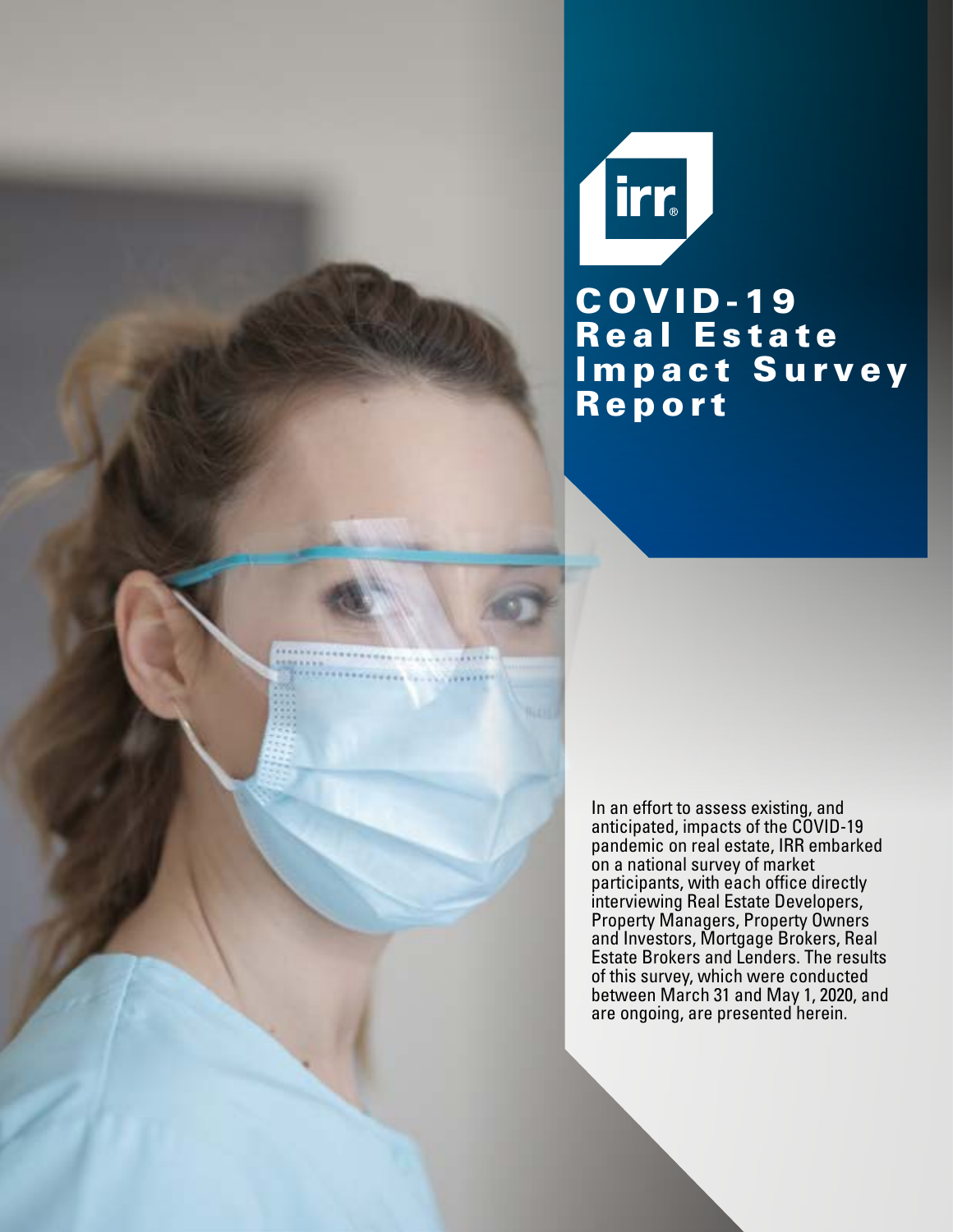#### How is the Pandemic Affecting Real Estate Developers?

In interviews with Real Estate Developers, IRR asked whether they have stopped any construction projects that were ready to commence.

28.2% of those surveyed, nationally, indicated a pause in construction during the current pandemic.

For those that responded "Yes," IRR asked when they anticipate restarting these projects. Slightly more than half of those surveyed indicated a three- to six-month delay.

#### HAVE YOU STOPPED ANY CONSTRUCTION PROJECTS THAT WERE READY TO COMMENCE? IF YES, WHEN DO YOU ANTICIPATE RESTARTING THE PROJECT(S)?



IRR also asked Real Estate Developers whether they have abandoned projects that were in the early stages of approvals, planning, etc.

The vast majority of those surveyed had no immediate plans to abandon projects.







Nearly three-fourths of respondents anticipated construction and labor costs would stay the same, or decrease, due to the pandemic.

WHAT ARE YOUR EXPECTATIONS FOR CONSTRUCTION AND LABOR COSTS OVER THE NEXT SIX MONTHS?

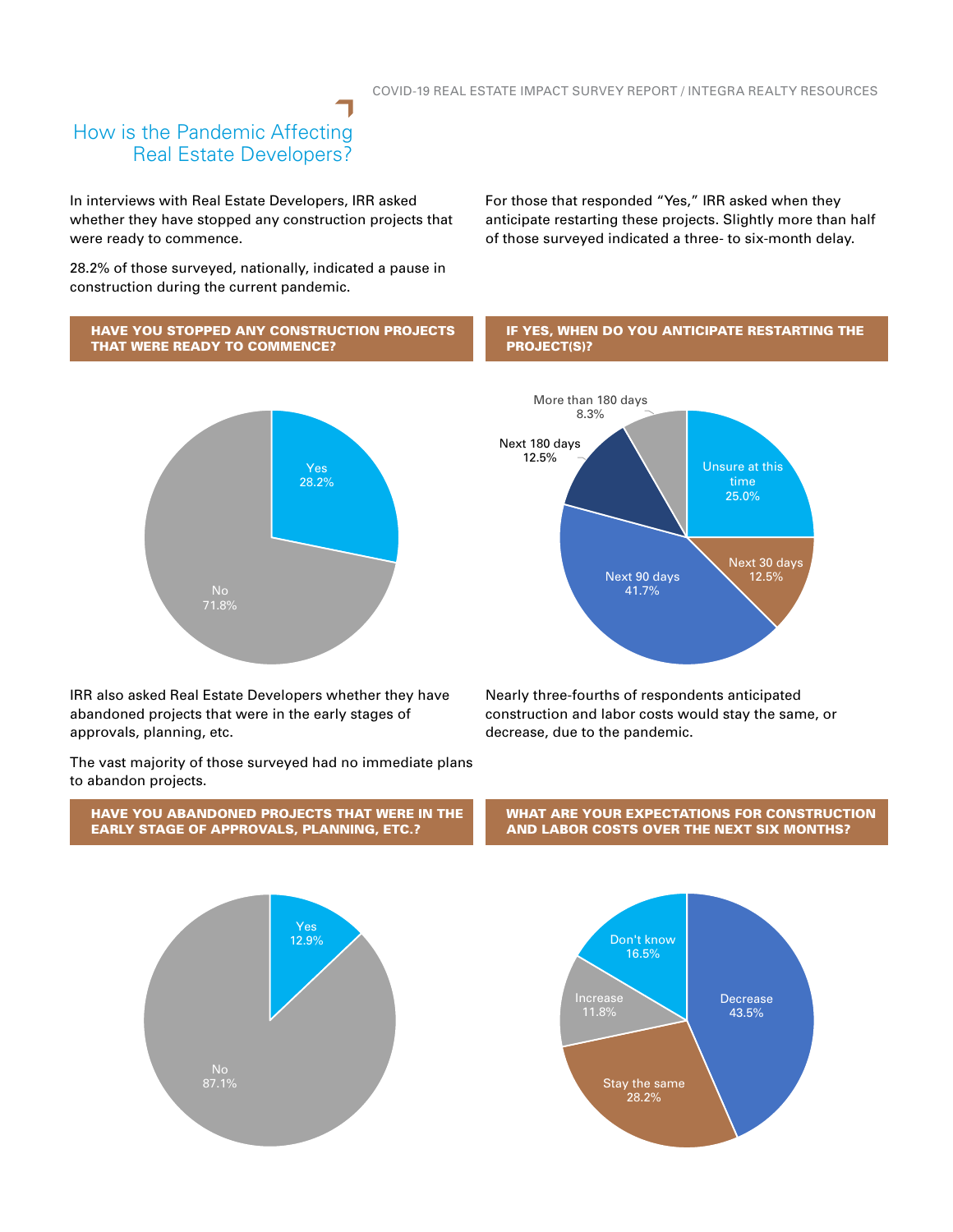## How is the Pandemic Affecting Property Managers?

FOR PROPERTIES UNDER YOUR MANAGEMENT, HOW WILL RENTAL RATES BE IMPACTED OVER THE NEXT SIX MONTHS?



FOR PROPERTIES UNDER YOUR MANAGEMENT, HOW WILL EXPENSES BE IMPACTED OVER THE NEXT SIX MONTHS?



Property Managers, for all property types, were also surveyed, nationally, by IRR and for those properties under their management they were asked how rental rates will be impacted over the next six months.

The results of this survey show nearly half of those interviewed anticipated no change in rental rates during the next six months with 39.2% of those surveyed anticipating rates to decline.

Another factor in the valuation of real estate is the analysis and forecast of expenses. IRR also solicited input from Property Managers on how expenses may be impacted in the near term, over the next six months.

An overwhelming majority of Property Managers surveyed anticipate expenses to either maintain at current levels, or even decrease due to aggressive management.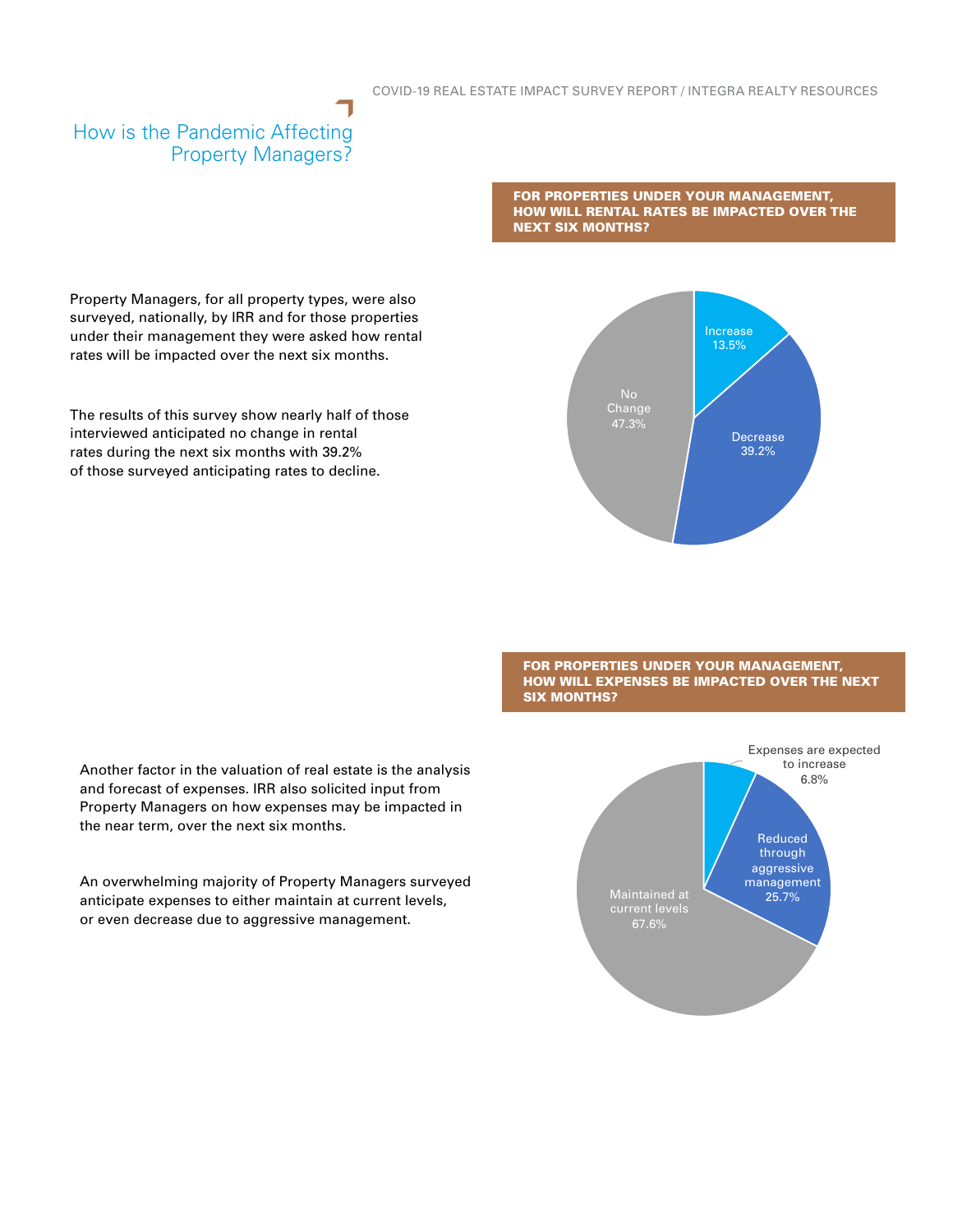### How is the Pandemic Affecting Property Managers? (Continued)

HOW HAVE RENT COLLECTIONS BEEN IMPACTED BY THE COVID-19 PANDEMIC?



As a result of the COVID-19 pandemic, the impact of rent collections due to stay-at-home or shelter-in-place orders, which vary by state and locality nationwide, is widespread. Of those surveyed, just over 75% are reporting delinquencies.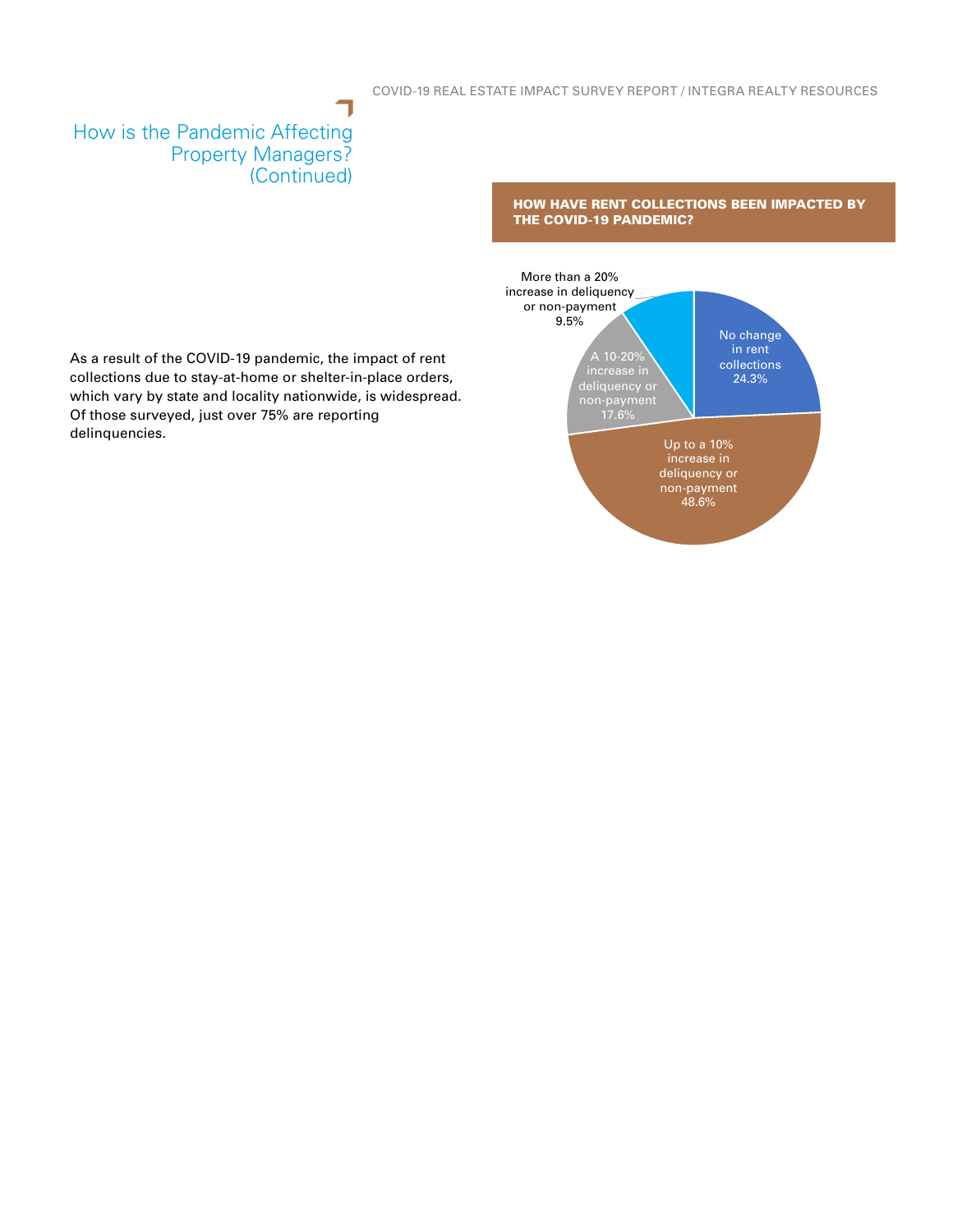#### How is the Pandemic Affecting Real Estate Owners/Investors?

During the last global financial crisis in 2008/2009, Property Owners/Investors were particularly vulnerable to drastic changes in property values, with many facing capital calls on existing loans or ultimately short sells and bankruptcies. Property Owners and Investors were surveyed by IRR nationwide; among those surveyed, they were asked which best described their current debt position.

According to the survey, Property Owners overwhelmingly believe their properties are appropriately, or under, leveraged; 55.3% of the respondents believe now is the time to refinance due to favorable rates.

AS IT RELATES TO REFINANCING ANY OF YOUR

HOLDINGS, WHICH APPLIES?

#### BASED ON CURRENT MARKET CONDITIONS, WHICH STATEMENT BEST DESCRIBES YOUR DEBT POSITION?



In terms of existing assets, 45.9% of property owners/ investors are reporting some tenancy issues, but assert such issues are manageable and they are working through it. Approximately 18%, however, note an unusually high delinquency in rent collection/non-payment.



A significant number of property owners/investors surveyed by IRR, nationally, indicate over the next six to nine months they will focus most attention on maintaining occupancy at their properties.



# AS IT RELATES TO TENANCY, WHICH STATEMENT IS

#### OVER THE NEXT 6-9 MONTHS, WHICH STATEMENT BEST DESCRIBES YOUR HIGHEST PRIORITY?

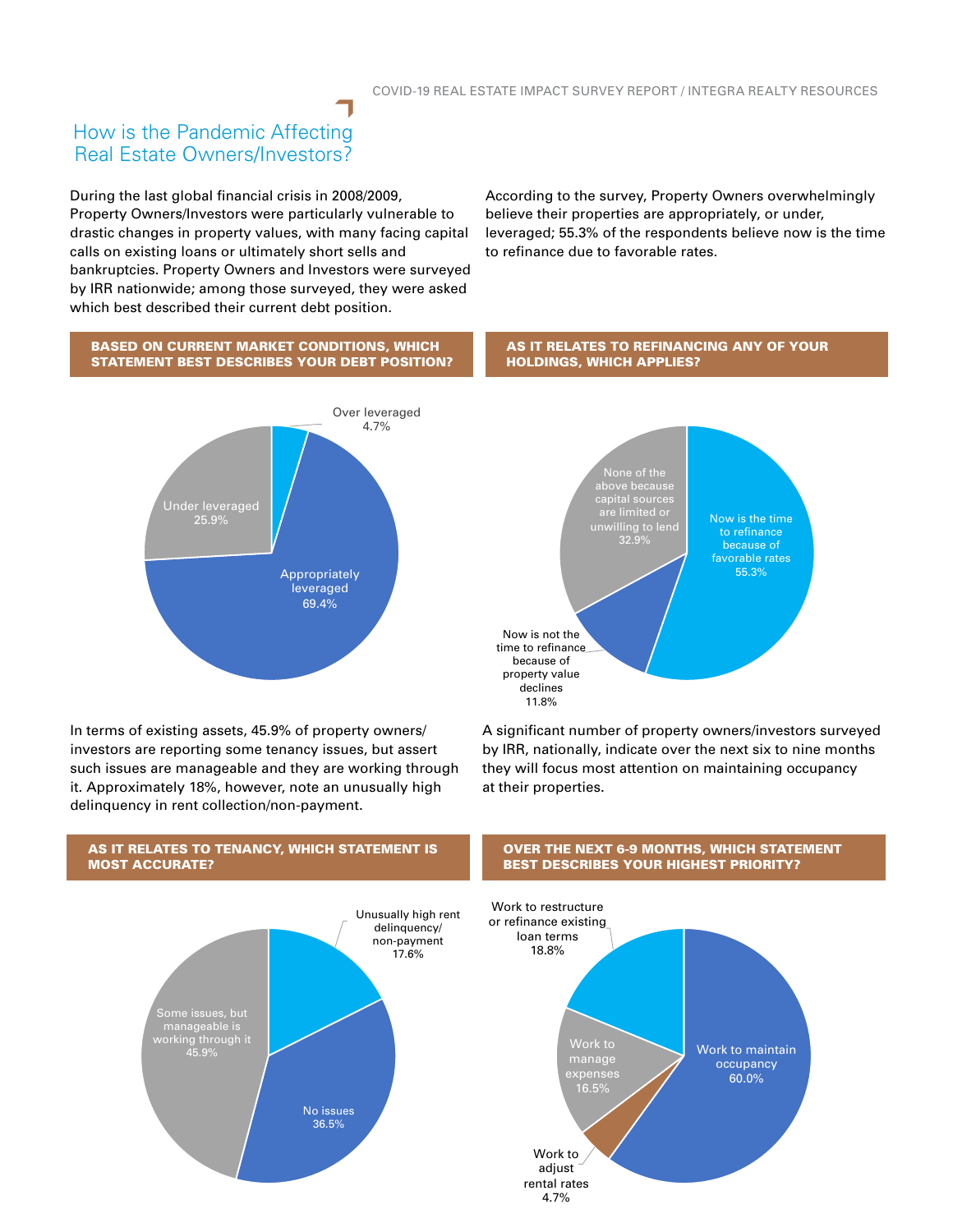#### How is the Pandemic Affecting Property Owners/Investors? (Continued)

With the effects of the COVID-19 pandemic impacting all segments of the national economy, approximately 41% of those Property Owners/Investors surveyed, nationally, reported they are actively pursuing new acquisitions while 48.2% are focused on maintaining existing assets. Only 10.6% of those surveyed reported that they are actively seeking to sell existing assets.

#### OVER THE 6-9 MONTHS, WHICH STATEMENT BEST DESCRIBES YOUR LIKELY ACTIONS?



HOW HAS THE VALUATION OF YOUR PORTFOLIO BEEN IMPACTED YEAR OVER YEAR?

IRR gauged the perceptions of Property Owners/Investors on the asset value of their portfolios as compared to a year ago.

Based on the results of this survey, 75.3% of those respondents represented their real estate portfolios either increased in value (42.4%) or remained the same (32.9%). Whereas 24.7% of those respondents nationwide believed there was a decrease in the value of their portfolio from the prior year.

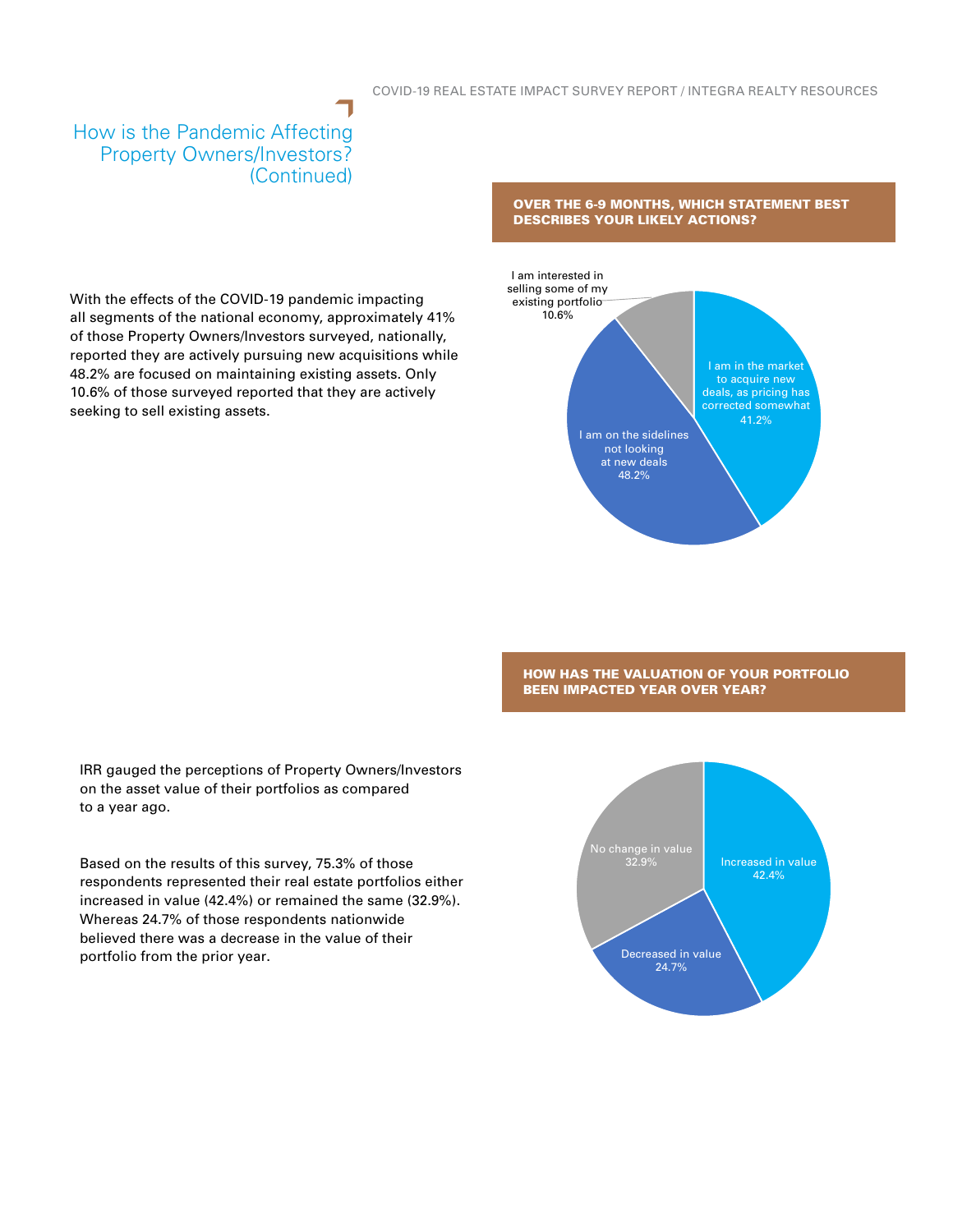## How is the Pandemic Affecting Investment Brokers?

Investment Brokers expect the Industrial sector to experience the quickest recovery from the adverse economic impact of the COVID-19 pandemic, with Mutlifamily coming in second.

Hospitality and Retail are expected to be the slowest to recover followed by the Office and Single-family sectors.

Investment Brokers expect the Hospitality and Retail sectors to be hit the hardest by the pandemic, while the Industrial sector is expected to be least impacted.

#### WHICH SECTORS DO YOU EXPECT TO RECOVER QUICKEST FROM THE COVID-19 PANDEMIC? WHICH SECTORS DO YOU EXPECT TO BE HARDEST HIT BY THE COVID-19 PANDEMIC?



Nearly all Investment Brokers expect rental rates to stay the same or decline in the short-term. More than half expect a decrease in rents, while slightly less than half expect no change in rents. Most respondents expect a level-todownward bias on rental rates in the short-term due to the pandemic.



#### WHAT DO YOU EXPECT WILL BE THE IMMEDIATE, SHORT-TERM IMPACT ON RENTAL RATES?

#### WHAT DO YOU EXPECT TO BE THE IMMEDIATE, SHORT-TERM IMPACT ON CAPITALIZATION RATES?





Respondents are also nearly evenly split between those who expect cap rates to increase and those expecting rates to stay the same. Only a small fraction (6.5%) expect a decrease. Overall, about 94% of investment brokers expect level to increasing capitalization rates due to the pandemic.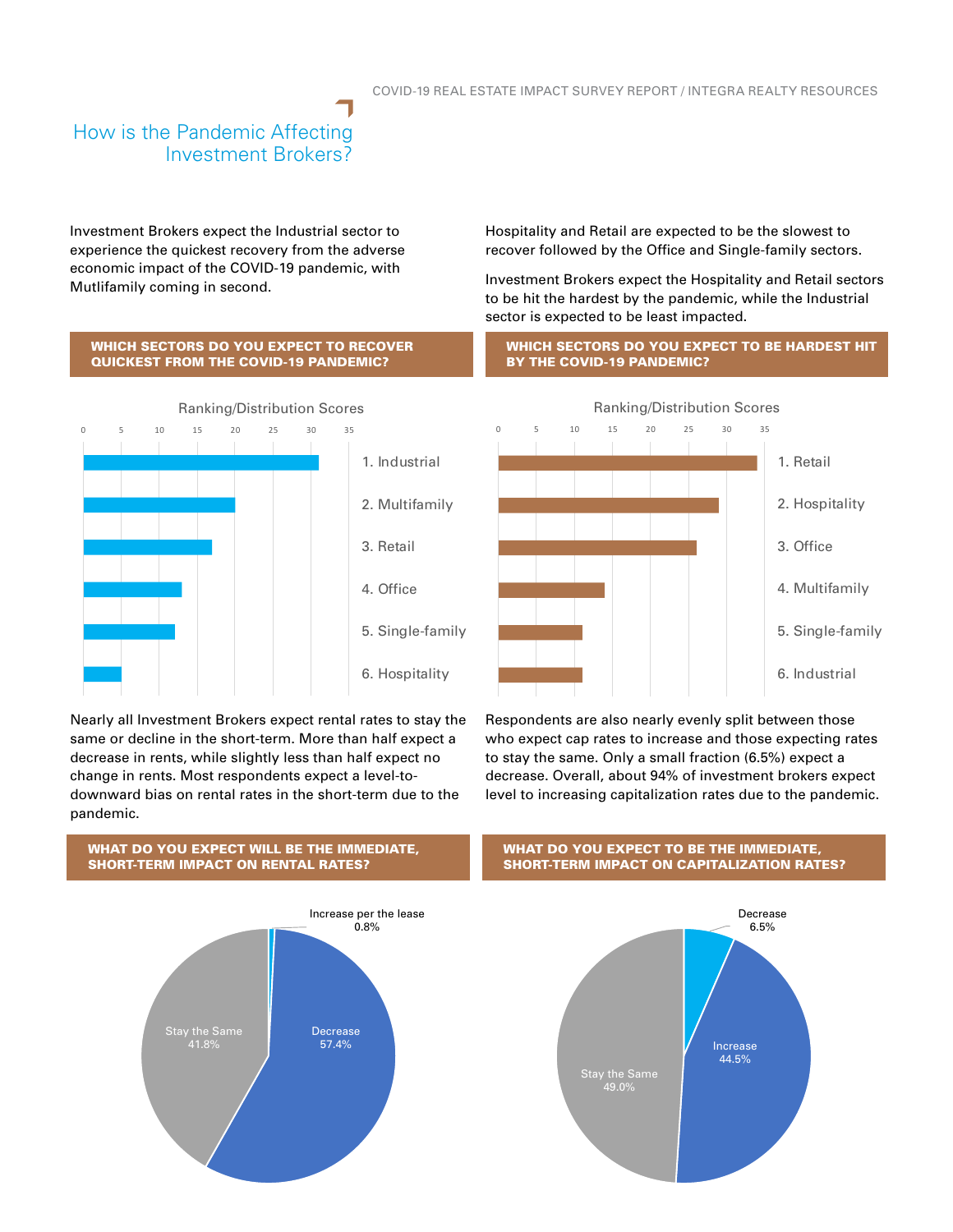#### How is the Pandemic Affecting Investment Brokers? (Continued)

could roll into 2021.

WHEN DO YOU ANTICIPATE A RESUMPTION TO NORMAL BUSINESS OPERATIONS?

> By the end of the 2nd quarter (July 1) 21.3%

> > By the end of the 3rd quarter (October 1)



The survey indicates that opinions vary as to when normal business activity will resume.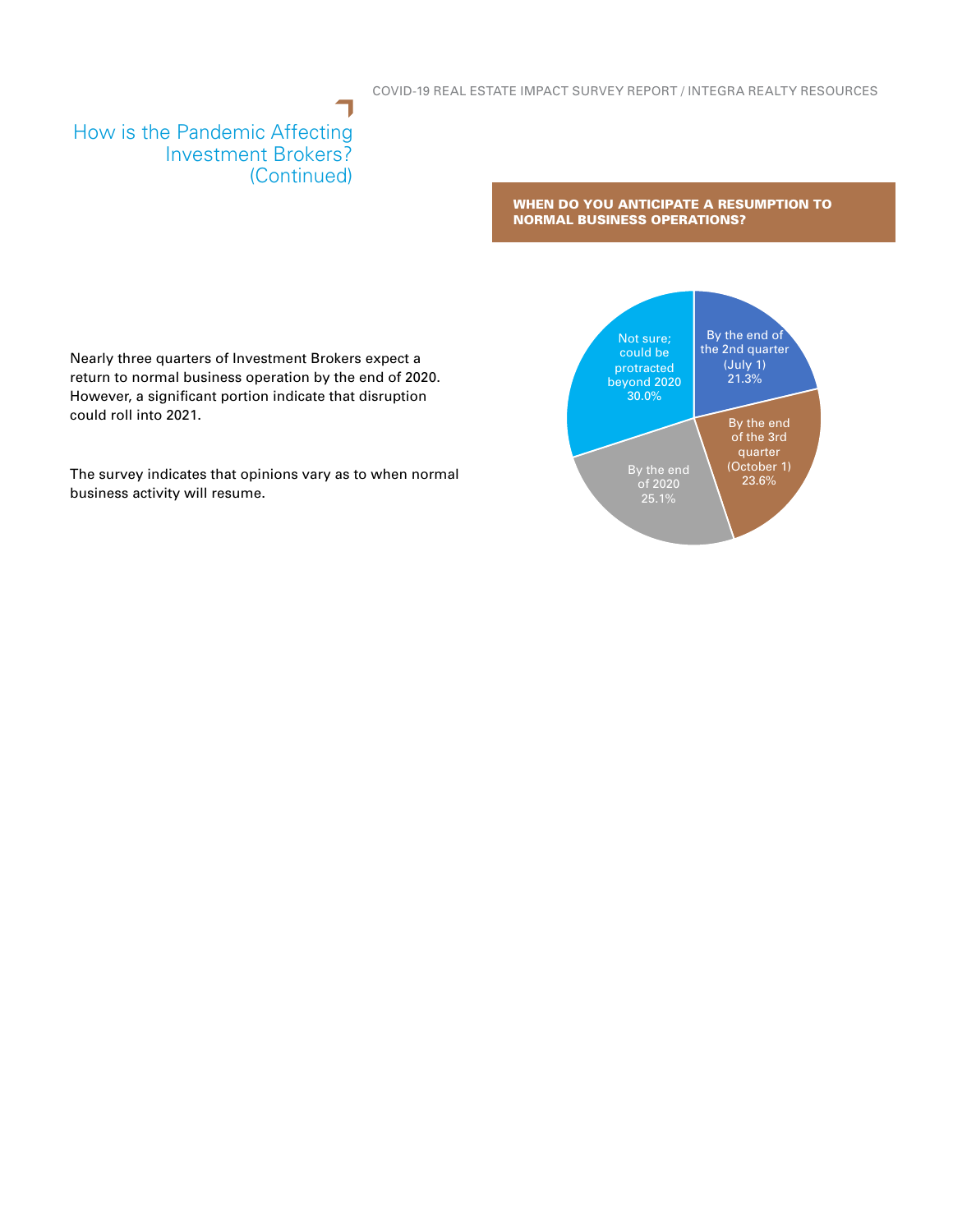# How is the Pandemic Affecting Mortgage Brokers?

More than 57% of the Mortgage Brokers surveyed have become more conservative with their underwriting since the outbreak of the COVID-19 pandemic. More than one third have made no change, while only a small fraction (4.8%) are more aggressive.

Two-thirds of respondents reported that deal flow was less than in the prior quarter (Q4'19). Concurrently, one-third said that deal flow was the same or more. Note that the question included work in their pipeline, so future changes in the majority response will be noteworthy and indicative of deals being done.



The vast majority (83.3%) of the Brokers' lenders are either being more selective or pulling back on potential deals since the outbreak of the COVID-19 pandemic. Less than a 17% reported that their lenders are moving forward on potential deals.



WHICH STATEMENT BEST DESCRIBES HOW YOUR LENDERS ARE REACTING TO THE COVID-19 PANDEMIC?